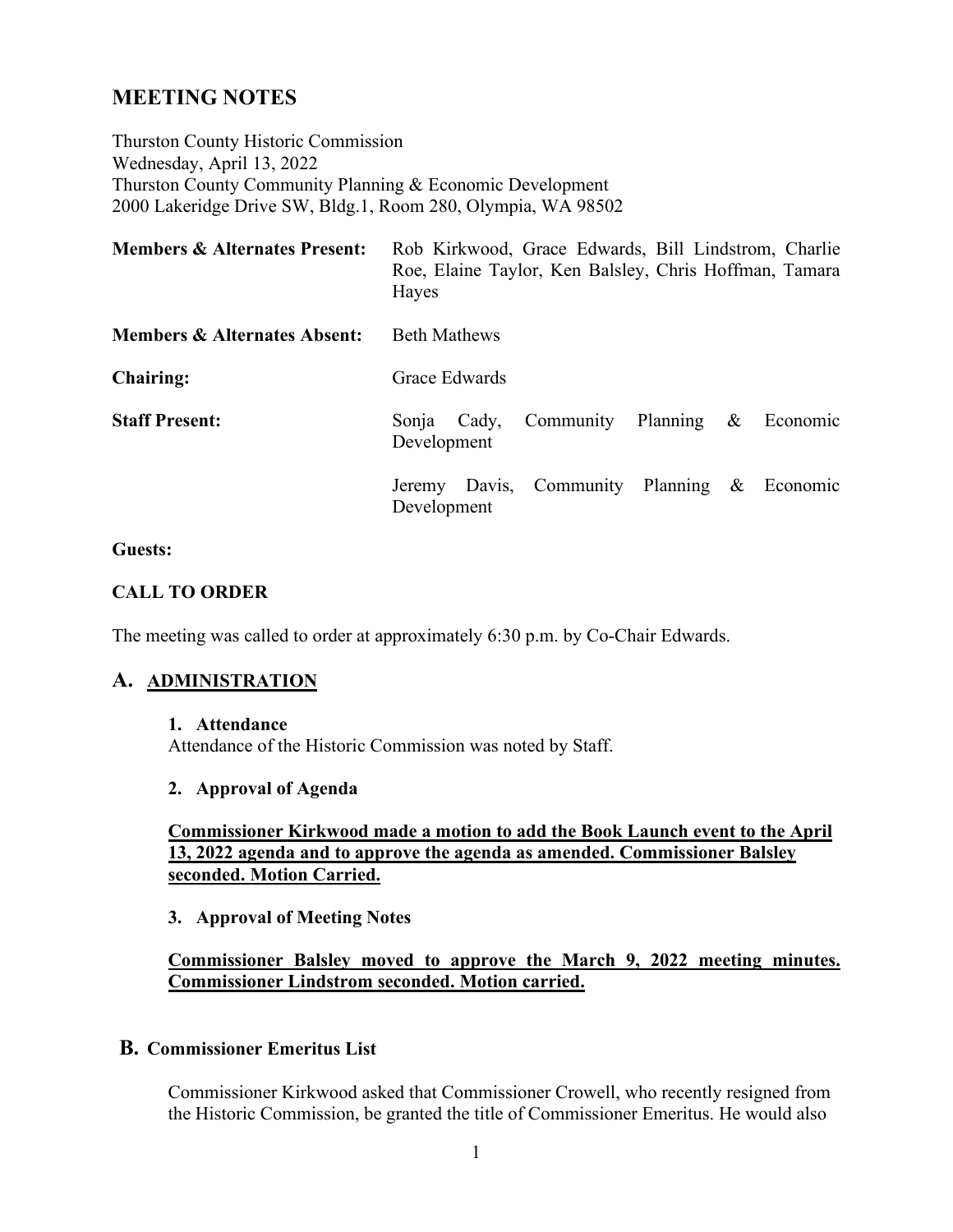like to track and honor previous Historic Commission members to show appreciation to their time dedicated to the Commission and stay in contact with them, beginning with Commissioner Crowell. The Board of County Commissioners are authorized to grant such a title. Staff will work with members of the Commission to prepare a list of previous Commissioners.

**Commissioner Hayes made a motion to grant Commissioner Crowell the honorary title of Commissioner Emeritus. Commissioner Lindstrom seconded. Motion carried. Staff will bring this request to the Board of County Commissioners.**

# **C. Heritage Day**

Commissioner Edwards informed the group that a portion of the subcommittee met via zoom to help plan the 2022 Heritage Day. The plan is to hold the event in person and offsite with a focus on Native history. Commissioner Hayes suggested narrowing down the topic and first confirm a speaker and work on a theme together. Commissioner Lindstrom suggested contacting Billy Frank III and Charlene Krise as potential guest speakers. The subcommittee will continue to meet and bring the plan to the entire Commission.

### **D. Thurston Talk History Related Content**

Staff forwarded an email from Thurston Talk stating that they are looking to create and share more history related content to drive more of the community to the various museum/history related assets in Thurston County, and whether the Historic Commission would have funds to assist. At the meeting it was discussed that nonprofit groups can apply for Heritage Grant Program funds, but ThurstonTalk is a for profit organization. Commissioner Balsley will follow up with his contact at ThurstonTalk.

#### **E. Subcommittee Organization and Chair Election.**

Commissioner Edwards discussed in the March meeting the need to update the subcommittee list and the election of a Chair to each subcommittee to be the point person for organization and reporting back to the group. The subcommittees are as follows:

- 1. Outreach
	- a. County Fair- Rob, Chris, Bill
	- b. Heritage Day- Rob, Tamara, Elaine, Grace
	- c. WWP Launch Celebration- Grace, Tamara, Charlie
	- d. Historic Journal- Charlie
- 2. Historic Resources
	- a. 2023 Grant Promotion- Grace, Rob, Tamara (Chair), Chris
	- b. DAHP Grants- Tamara, Elaine, Beth
	- c. Cultural Resources Review- Beth, Rob, Grace
	- d. Building Permit Review- Beth, Rob, Chris, Charlie
- 3. Interpretive
	- a. RAC Kiosk- Ken, Bill, Rob, Grace, Chris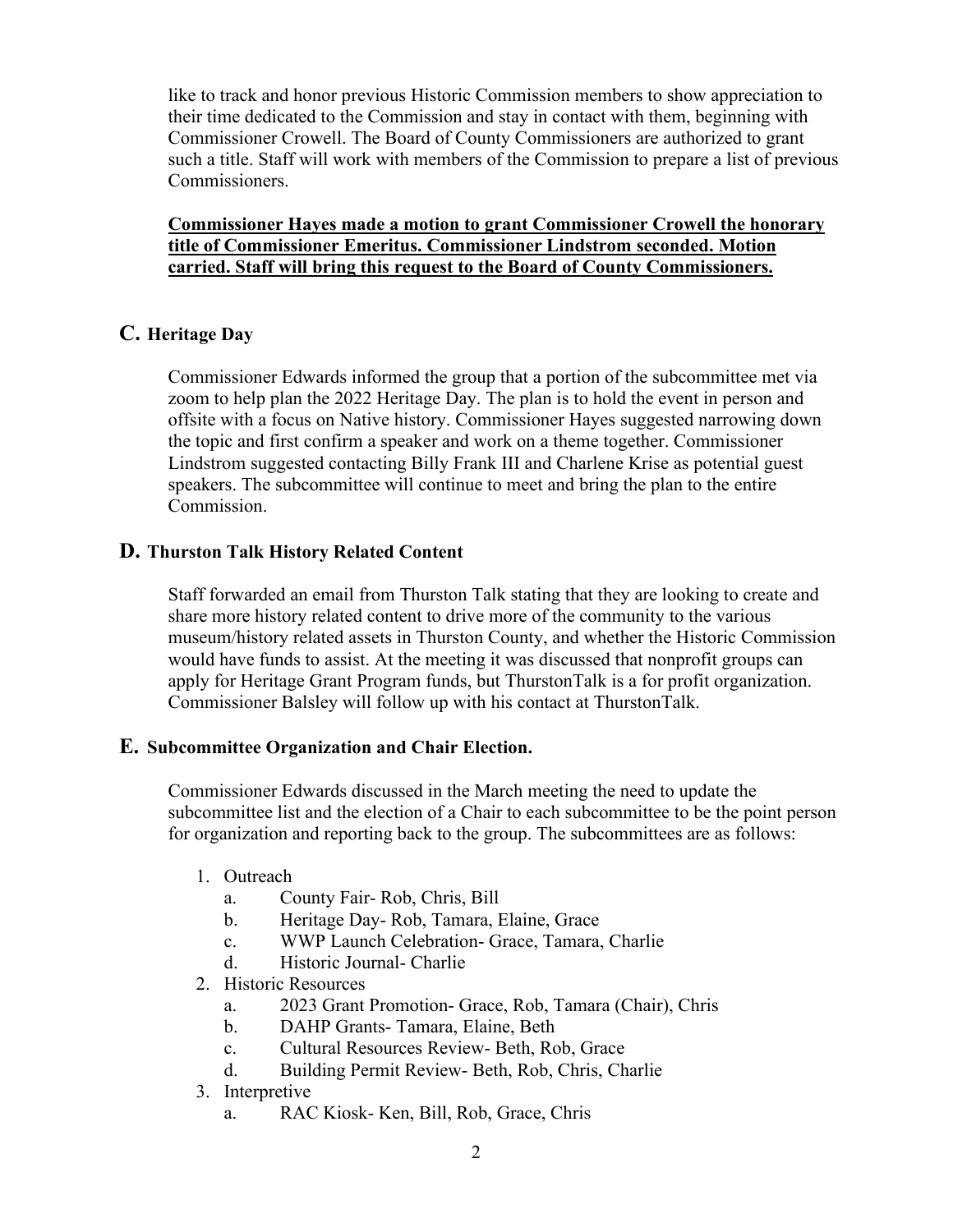# **F. RAC Interpretive Panels Update**

Commissioner Kirkwood informed the group that the engineering is being worked on and will be done by the end of May. The next step will be writing and designing the panels and working with the County on the purchasing process. Commissioner Kirkwood will prepare the cost estimate of materials and Commissioner Balsley will continue looking for photos.

# **G. Rules of Procedure Edits**

Commissioner Roe stated that he had been working on editing the document with staff and feels it is in good shape at this time. Commissioner Hoffman added that as the newest member of the commission, the document makes sense to him.

### **Commissioner Roe moved to approve the edited Rules of Procedures. Commissioner Balsley seconded. Motion Carried.**

# **H. Updating Thurston County Placenames Book**

Shanna Stevenson reached out to Commissioner Kirkwood about updating the Thurston County Placenames book that was written by the Thurston County Historic Commission in 1993. A lot of the names have been changed over the years and updating it would be of a great value to the community. Staff was able to find an electronic version of the document to be updated. It was brought up that such an update would require a lot of hours from the Commission. Commissioner Kirkwood will continue to discuss the proposed update with Shanna Stevenson.

# **I. Plaques lottery discussion**

Commissioner Kirkwood provided a sketch of the bronze plaque to the Yelm Cemetery and asked them to provide details for the engraving. He has not heard back from them yet. The Commission revisited the options of granting the plaques based on a lottery or selling the plaques to Historic Register property owners who wish to purchase the plaques on their own. Staff will set up a meeting with legal to discuss these options.

# **J. Chaenn Hill Name Change**

The Board of County Commissioners asked the Historic Commission to comment on the application they received to correct the spelling of Chain Hill to Chaenn Hill. The Commission was agreeable to the change.

### **Commissioner Lindstrom made a motion to approve the name change to correct the spelling to Chaenn Hill. Commissioner Balsley seconded. Motion carried.**